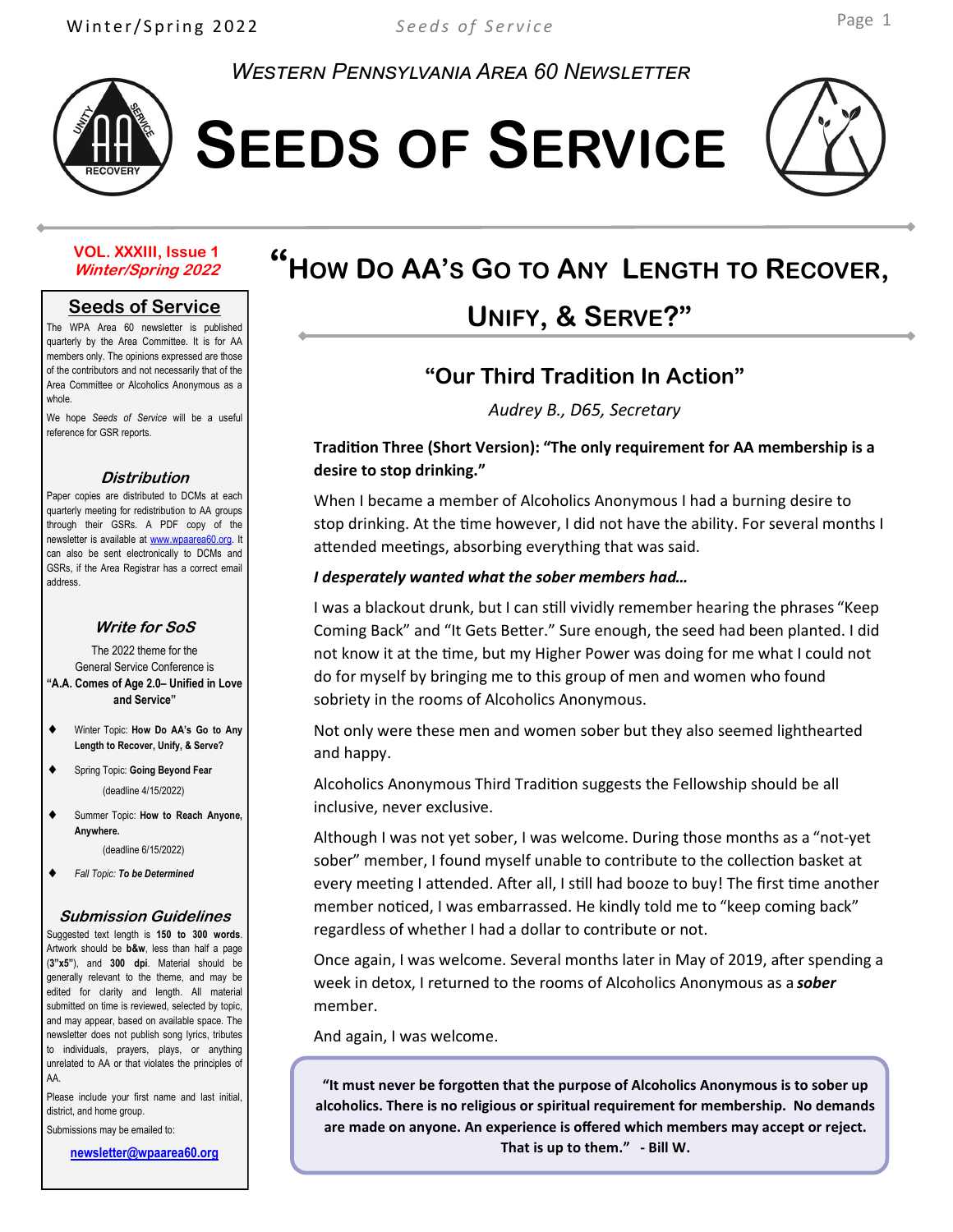### **Willing to Serve– The Fellowship or My Ego?**

#### *Meagan C, Area 60 Newsletter Editor*

I began my journey as Newsletter Editor with Area 60 in February 2021. Becoming acquainted with my new role and the responsibilities was an exciting new phase in my recovery adventure! I recall with fondness the excitement and enthusiasm I felt at the opportunity to serve the Fellowship that continues to save my life.

Fast forward to the past few months. I have felt discouraged, overwhelmed, and confused about how to best serve and manage my time. While service is a rewarding and gratifying experience, it is *not always easy.* 

*"As rewarding and enjoyable as general service can be, you might find yourself feeling overwhelmed at times. A service sponsor can help make the difference between struggling in your service position and feeling a sense of purpose and accomplishment (and having some fun along the way)!*

#### *- AA Service Manual combined with Twelve Concepts for World Service, pg. 9*

My ego still wants to shy away at the thought of sharing my imperfections and requests for help with others, (sometimes quickly, sometimes slowly)! I recently overcame the whining of my 'lower self' and reached out for help from my Area Committee. I was met with helpful suggestions, encouragement and love.

While Service can sometimes be a struggle, it is also a place of acceptance, humility, and a place we learn to overcome fear; principles I am learning to practice daily.

### The wonderful thing about AA is *we never have to do this thing alone again, unless we choose to!*

I am grateful for the Spirit of AA that is always there when I find the courage within myself to overcome ego.

I've spent the better part of a lifetime serving the needs of Self. The decision I make today, is to be willing to go to any lengths to serve those around me.

**It always seems impossible until it is done.** 

"Nearly all of us, when we think about it, agree that we are a long, long way from being anywhere near grown up, almost from any point of view. We can see clearly that our job as individuals and as a Fellowship is to keep on growing by the constant use of our Twelve Steps."

- Bill W. July 1960, "AA Tomorrow", The Language of the Heart

### *Step 6*

"Were entirely ready to have God remove all of these defects of character."

### *Tradition 6*

"Our groups ought never endorse, finance or lend our name to any related facility or outside enterprise, lest problems of money, property, and prestige divert us from our primary purpose."

### *Concept 6*

"The Conference recognizes that the chief initiative and active responsibility in most world service matters should be exercised by the trustee members of the Conference acting as the General Service Board."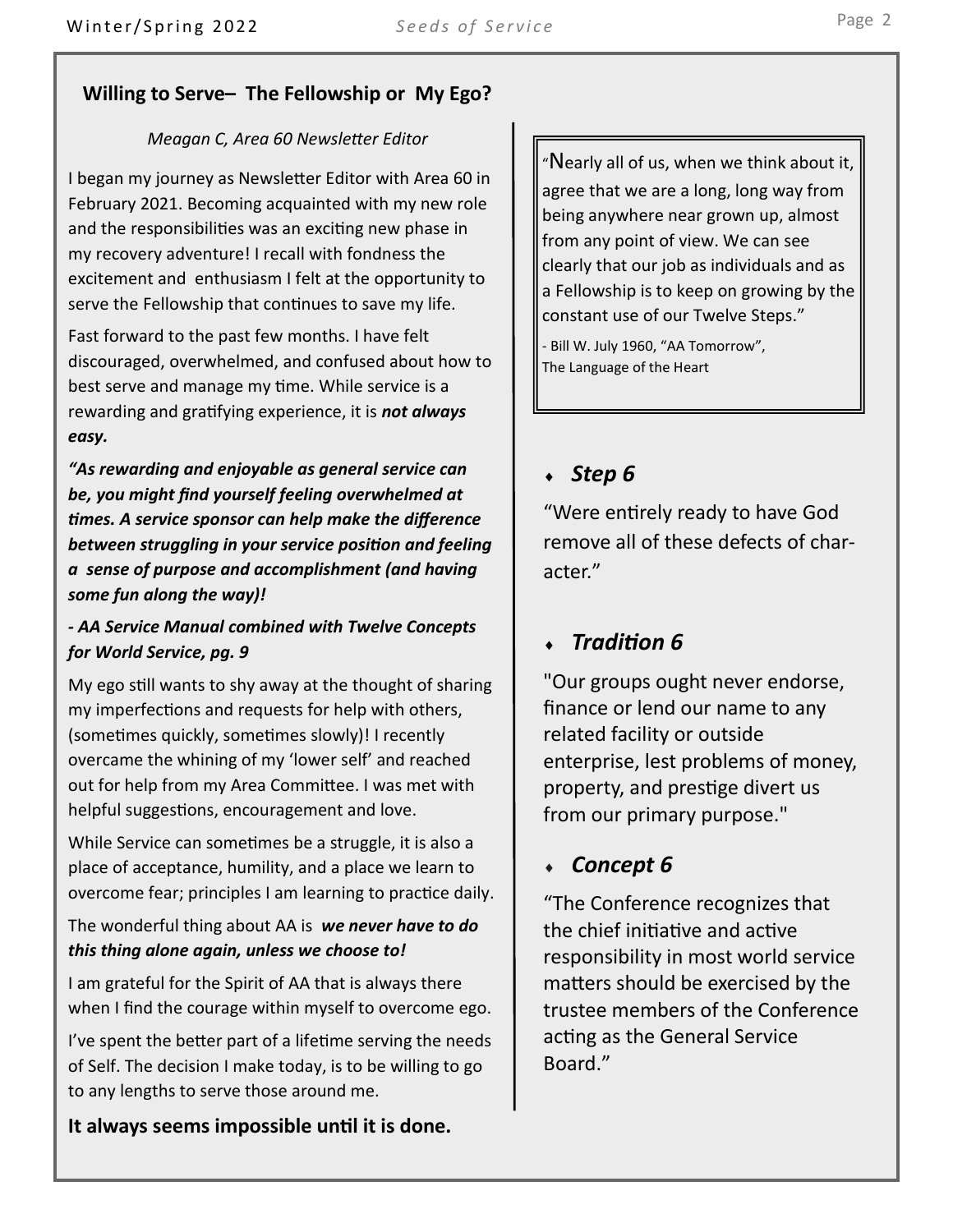## **COVID-19– A Wake Up Call**

*Meredith D., D21, Amberson Group,* 

My life made sudden and drastic changes when the COVID-19 virus struck in March 2020. My commitment to staying sober was more urgent than ever. It had to be.

My life depended on it.

The Founders of Alcoholics Anonymous knew from the start that their vision needed to include a way to carry forward after they were gone. The Three Legacies were included from the beginning.

The First Legacy is Recovery. For me, as soon as the reality of the restrictions imposed by COVID-19 became real, my priority was Recovery. How would I get to meetings and maintain my links with the fellowship!? I had never heard of Zoom. I thought of the coins with the triangles – Recovery, Unity, Service – the Three Legacies, surrounded by the circle representing our Fellowship. For me, that meant I knew where I belonged. I could not let something like a virus, or even a Pandemic, threaten my Recovery from alcoholism. I became frightened, like the day I was a newcomer.

In Alcoholics Anonymous we are *never alone.* With the help of others, I found Zoom. I began to go to Zoom meetings in different states, even different countries. I found a Zoom-only speaker meeting that meets seven days a week. I circulate the weekly schedule to people who are not on the master list.

I have stayed available to others when they reach out. I contact people who may be having a hard time. I make more of an effort through text, phone calls, or emails because it's not as possible to just "go for coffee" after the meeting. Alcoholics still need each other, and service work isn't always done in ash trays and coffee pots.

The Legacies are what will assure that Alcoholics Anonymous will live on for generations to come, after COVID -19, and after us all.

**"Hence, an A.A. service is anything whatever that helps us to reach a fellow sufferer—ranging all the way from the Twelfth Step itself to a ten-cent phone call and a cup of coffee, and to A.A.'s General Service Office for national and international action. The sum total of all these services is our Third Legacy of Service.—AA's Legacy of Service, Pamphlet P-44, Bill W.** 

*Willing to go to any length, members of the Fellowship are finding new and creative ways to connect, recover, and serve by using virtual platforms and out-of-the box thinking to stay sober and help the still suffering alcoholic.*

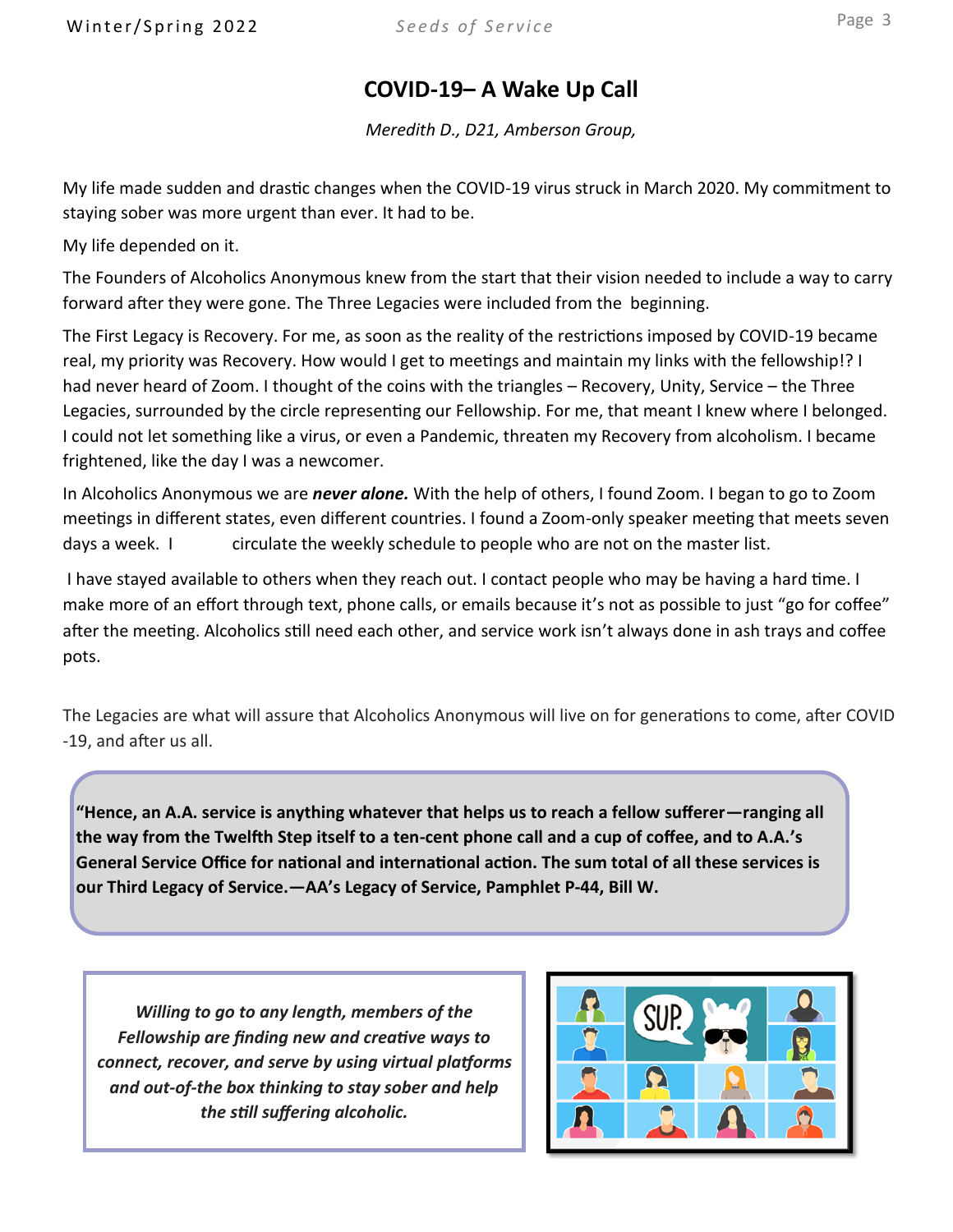### **What's on Your Mind….?**

#### *Chuck J., D21, Spiritual Tools*

Regarding the proposal of a plain text Big Book and side-by-side explanation of the Big Book, as a concerned member of AA, what are we giving up?

I find the work that was involved in reading the Big Book gave me opportunities to search unfamiliar words and learn to trust others for explanations of things I didn't understand, which I feel was very beneficial to my sobriety. I had the

opportunity to work with a sponsor who gave me his explanation and his understanding of the Traditions and Steps of AA, as well as what the first 164 pages of the Big Book meant to him and how to apply them to my life. This also helped to gain an understanding of a "God of my understanding."

Are we in violation of Tradition 10 which says, "AA has no opinion on outside issues, hence, the AA name ought never be drawn into public controversy?" The disease of alcoholism has not changed, even though society has changed. Are we conforming to society's wishes and ignoring the possible solution of a daily reprieve from alcohol? This book was written with the intent of a possible solution for alcoholism by more than 100 men and women, for the still suffering

alcoholic. Tradition Two says, "For our group purpose there should be one ultimate authority, a loving God as He may express himself in our group conscious. Our leaders are but trusted servants, they do not govern." When a floor vote is brought up to be considered without the general consensus of all alcoholics, is that not a form of governing? Tradition 9 says, "AA, as such, ought never be organized but we may create service boards or committees directly responsible to those they serve." My question for the AA GSO is, exactly who are they serving by considering these changes?

I find it almost as comical as tragic that these issues were brought up during a time when physical contact was at a minimum (COVID-19) and contact with all of the alcoholics worldwide was based on electronic communication, to which not everyone has access to or knowledge of how to use. Is that what this organization is coming to?

I always thought this was a "we" program instead of a self-help organization.

#### **District 22 Hosts First Area 60 Traveling Workshop**

On March 6, 2022, Area 60 and District 22 made AA history by hosting the first A60 Traveling Workshop.

Thank you District 22 for an informative day of Fellowship and learning!

Members of the Area 60 Committee traveled to host engaging discussion with members regarding the following topic:

#### **Demystifying Agenda Items**

- **Laying the Foundation:** Concepts 1 & 2
- **Importance of Elections:** GSRs, DCMs, Delegates
- **Lifecycle of an Agenda Item** ie: Preamble Change
- **Mock Group Conscious–** Effective & Ineffective ways to vote at the home group level

#### **Area 60 Traveling Workshop**

Interested in hosting a Traveling Workshop in your district? Here's how:

Area 60 will receive bids for Traveling Workshops under the Recurring Business portion of Area 60 Meetings.

#### **DCMs will approach the mic with the following information:**

- **-** Date requested & Topic requested
- **-** Location and capacity of facility as well as anticipated attendance

#### **Sample Topics Include:**

- **GSR & The Group**
- **Acting as Guardian of the Traditions**
- **Conducting an AA Business Meeting**
- **The Twelve Concepts**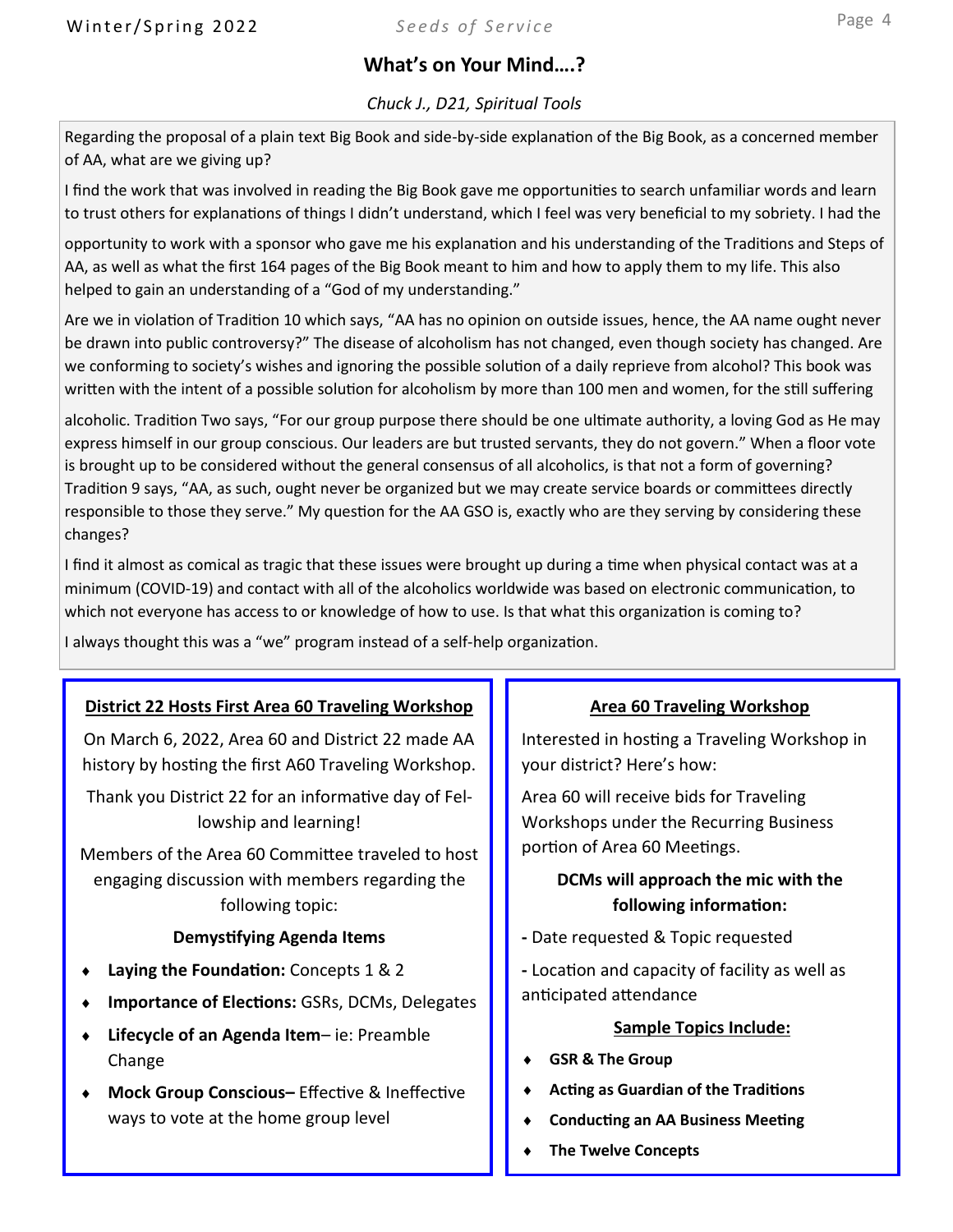

**So…What if You Don't Like an Advisory Action of the Conference?**

*Jody K., Area 60 Delegate*

*An Advisory Action is a Group Conscience decision that passes with at least 2/3 majority of voting members of the General Service Conference***.**

Is it a simple matter to submit a Proposed Agenda Item to reverse the decision? Well, yes and no. Yes, anyone can submit an item, but whether that item will be considered again depends upon several factors.

On Friday, October 22, I had a virtual meeting with my Conference Committee, Grapevine and La Vina, where we spoke to Josh E., Chair of the Grapevine Board, Karina C., Associate Editor of La Vina and GVB Secretary, and Jon W., Senior Editor of the Grapevine about **P**roposed **A**genda **I**tems (**PAI**s) for the 72nd General Service Conference. The purpose of this meeting was to gather Conference Committee input ahead of the decision by the Trustees' Committee on Grapevine and La Vina regarding which items will be passed on to the Conference and which will not. Some of these items asked for a reversal of decisions made at the  $71<sup>st</sup>$  General Service Conference.

#### *This is what I learned.*

- While every member of A.A. has a voice and a vote, voice and vote are expressed as a member of a home group. Remember that at the top of the triangle, the groups have the most power, not the individual member. Our voice and vote are expressed in our home group. *"…there is but one ultimate authority, a loving God as He may express Himself in our group conscience."* No one individual on any level of the triangle makes decisions. We make them together with our group.
- It's even better if the group conscience of several groups brings their decisions to the district level and a group conscience decision emerges there. This is then the group conscience of a collection of groups. If one or more districts asks that an area support their group conscience decision and the decision passes with substantial unanimity (at least a 2/3 majority), we now have a group conscience of many collections of groups.
- This PAI can originate at anywhere in this group-district-area structure. Do you recall when I reached out to all of you and your home groups to consider a PAI to make the Conference Advisory Action to produce a plain language Big Book as a "side-by-side?" It was an idea that came out of the 71<sup>st</sup> General Service Conference, and while I could have submitted the proposal as a solitary member, I would have been ignoring our  $2^{nd}$  Tradition.
- These are not requirements for a PAI to be considered and are offered as illustration of the ways in which different PAIs are submitted. Having said all that, a PAI submitted by an individual outside of our voting structure has a chance that the PAI will make it to the final Conference Agenda *if it is accompanied by new information.* This means that if some evidence or background material that is distinct from material already reviewed and considered that may change the way the Conference views the subject, it could be brought back to the Conference for additional consideration.
- This applies to the PAI whether that PAI is submitted by a member or as the group conscience of an individual group district, or area. No new information, no new consideration. It is *not* enough to submit a PAI with the justification that, "we don't like the way you voted." Remember that the Conference follows the same 3<sup>rd</sup> Legacy procedure with agenda items as we do when electing our officers; a majority that's less than 2/3 still fails. So, every Conference Advisory Action has garnered at least a 2/3 majority of the General Service Conference: 93 Areas, 21 Trustees, and 18 members of the GSO staff representing all of A.A. in North America.

**"My experience has been that unity is best achieved by a full hearing of all points of view, followed by some time for those involved to step back from emotional responses to the issue, as well as careful consideration and prayer…When we need to make a decision it is important for me to allow the group conscience to work and to trust in the process of applying the Twelve Traditions in making our decisions." AA Grapevine Article, January 1998**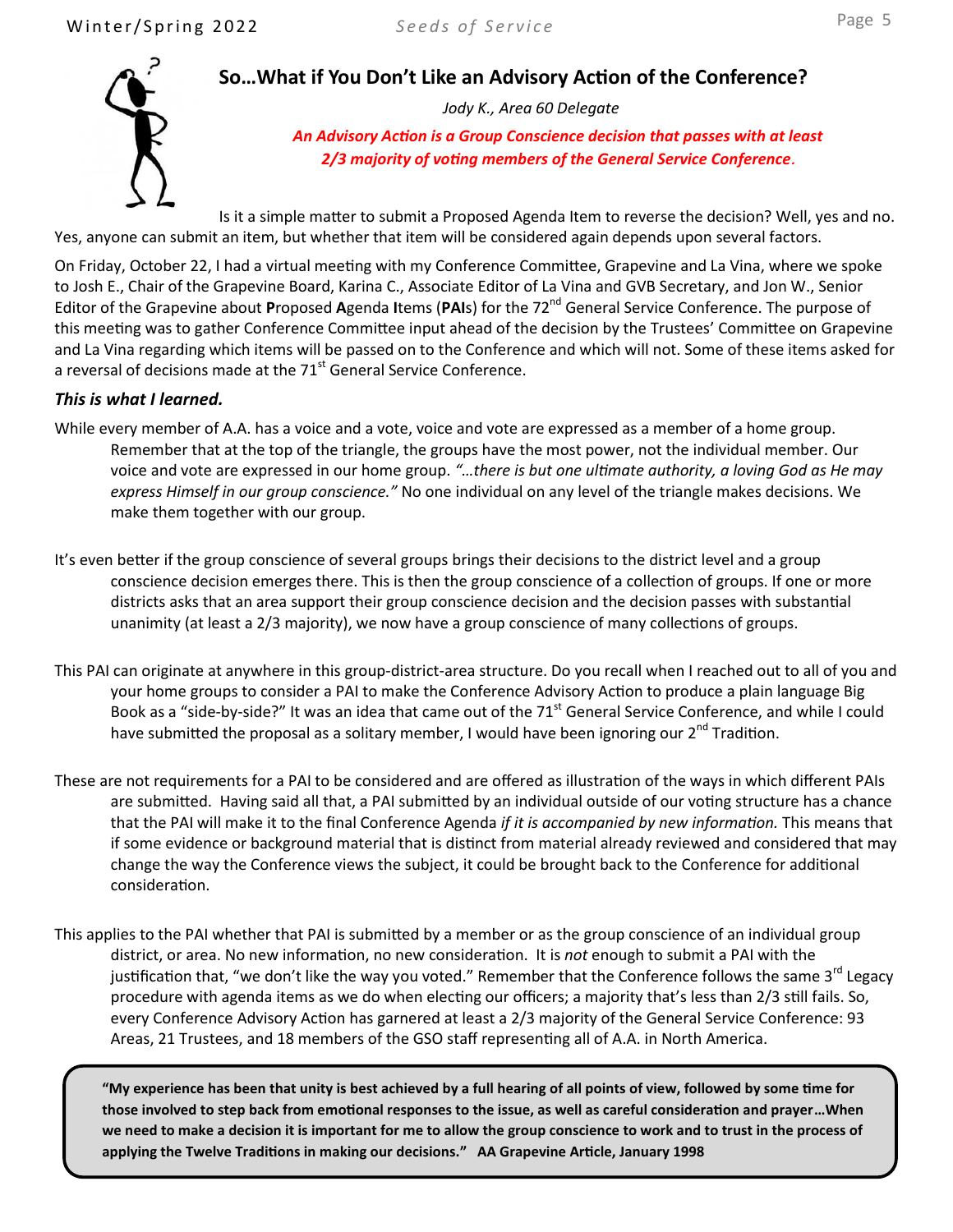# **Virtual Ask-It Basket Questions**

#### **Q1. On the Subject of Cross Talk….**

#### *Jody K. Area 60 Delegate, responds:*

What is crosstalk? Some define it as simply as directing a share at a previous person's share, which can then become a conversation across the table. Most of us agree, I believe, that our share should be based upon our own personal

experience, strength, and hope, devoid of 'advice' given to a specific person. If this is the problem a group is having, the group conscience could discuss a statement read at the beginning of the meeting to encourage sticking to principles and personal experience, strength, and hope.

Others see crosstalk as sharing more frequently than is considered polite. It's one of those unwritten "almost rules" we honor. We see a lot of newcomers doing this because they're unaware of our conventions. We're there to teach them, which can be done in a loving way by the chair, or by approaching someone after the meeting. In the case of an online meeting, the chair does have the ability to mute everyone and ask that hands be raised in order to be unmuted to share. If a statement is made that 'double dips' will be at the end of the meeting after everyone has shared, that will make it clear why a raised hand isn't recognized in order.

Of course, these are only suggestions. The informed group conscience is our best tool in addressing problems as they arise.

#### **Q2. Does a Chairperson of a group conscious meeting get to vote at any level of service?** *Jon C. Alternate Delegate, responds:*

The chairperson is typically afforded the same level of participation as any other member. So yes, the chairperson typically has a vote. However, one of the main responsibilities of the chairperson is to maintain impartiality while conducting business. That is why the chairperson doesn't typically vote. Prioritizing impartiality is an important aspect of wise leadership.

Therefore a chairperson should use their vote wisely. If a vote is done in secret, i.e. ballots or paper as opposed to a show of hands or voice vote, then the chairperson can cast an impartial vote much more easily.

### $-$  CALL FOR STORIES  $-$

### Fifth Edition of the Big Book Alcoholics Anonymous

Deadline: October 31, 2022 The Preface to the Second Edition of the Big Book explains that revisions to the personal history section of the book were made in order "to represent the current membership of Alcoholics Anonymous more accurately, and thereby to reach more alcoholics."

In that spirit, the 2021 General Service Conference recommended that: "a Fifth Edition of the Big Book, Alcoholics Anonymous, be developed, including an update of stories to better reflect the current membership, keeping in mind the 1995 Advisory Action:

"The first 164 pages of the Big Book, Alcoholics Anonymous, the Preface, the Forewords, 'The Doctor's Opinion', 'Dr. Bob's Nightmare', and the Appendices remain as is."

In response to this Advisory Action, the trustees' Literature Committee is seeking a wide range of A.A. recovery experience of members in the Fellowship.

Recognizing that all stories are of value, the Literature Committee is searching for recovery stories that are from a broad cross-section of our local communities. As Bill writes on page 29 of the book Alcoholics Anonymous: "Our hope is that many alcoholic men and women, desperately in need, will see these pages, and we believe that it is only by fully disclosing ourselves and our problems that they will be persuaded to say, 'Yes, I am one of them too; I must have this thing.'"

It is the Literature Committee's shared hope that any new stories from our current membership will help future alcoholics to identify and find recovery in the pages of a Fifth Edition.

Further information on where to submit your story will be provided to the Fellowship through Box 4-5-9, the A.A. website and more. If you have any questions, please write to 5BBStory@aa.org.



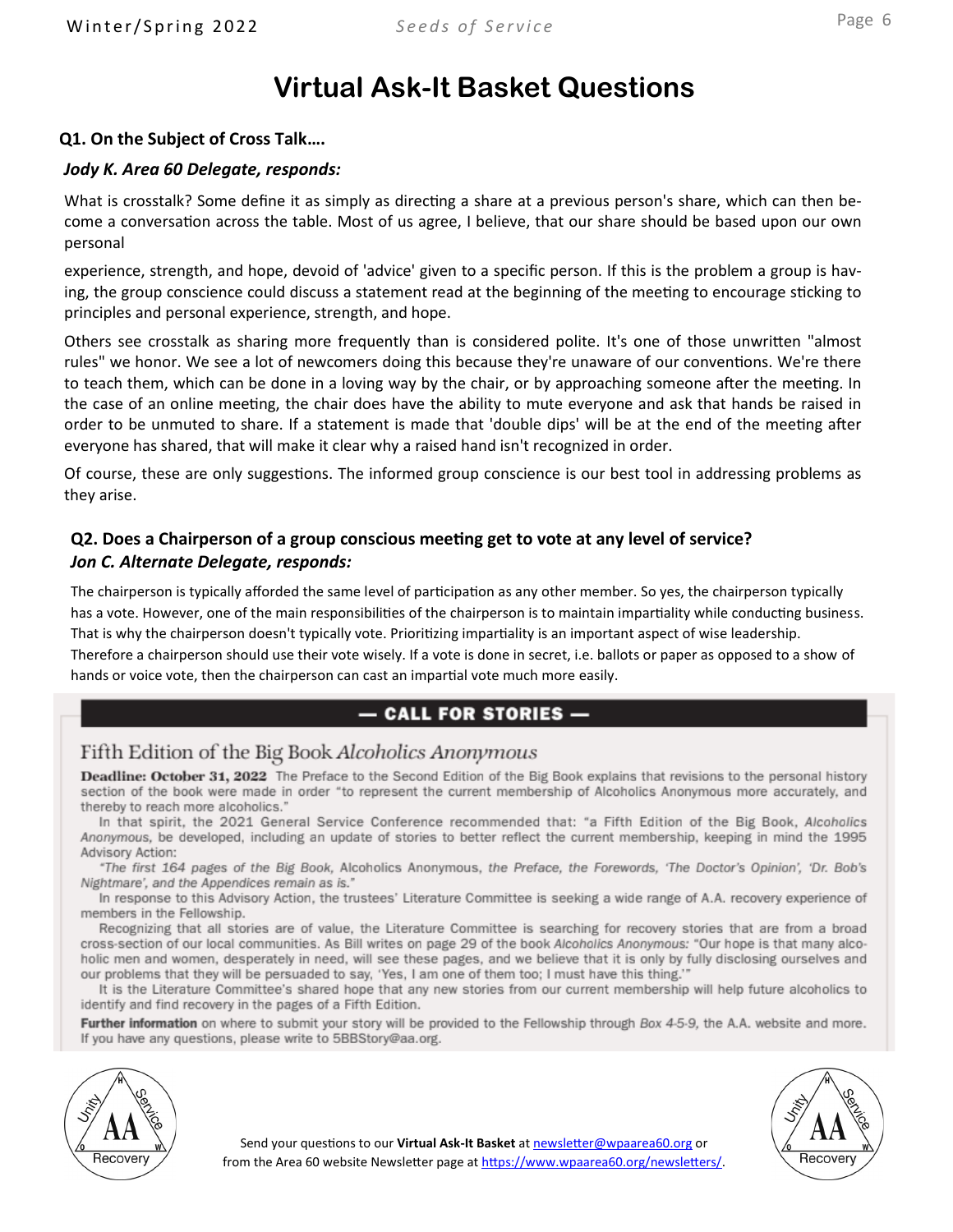#### **Two Types of Area Meetings**

1. *Quarterly Meeting*: Decides area business. DCMs, Area Officers and Coordinators, past Delegates vote.

2. *Area Assembly*: Elects officers, provides pre-Conference group conscience, hears the Delegate's post-Conference report. GSRs,

DCMs, Area Officers and Coordinators, past Delegates vote. 

*ALL* members of the Fellowship are welcome at meetings and assemblies. GSRs are especially encouraged to attend even when they do not have a vote.

*Every GSR is potentially a future DCM.*

### **Rules of Order at Area 60 Meetings**

- Items for consideration are put on the **agenda**.
- Items are posed to the meeting in the form of a **motion**.
- All motions require a **second**.
- Motions can be *amended*, *tabled*, or *moved to a vote*.
- A vote is taken and the **results** are announced. The **minority vote** is allowed to voice its opinion.
- If a member of the majority (those who "won") wishes to **change their vote**, a second vote is held on the motion.
- The result of the second vote stands and the meeting **moves to the next item** for consideration.

### **What's the "Point "of Order?**

- ◆ To ensure that all voices that wish to be heard are heard.
- To ensure that no one voice dominates all others.
- To ensure that everyone gets to speak **once** before another speaks *twice*.
- To ensure that everyone understands the content of the vote.
- To ensure that it is clear what actions were taken.
- To ensure a thorough record of the actions taken.

Motions requiring substantial unanimity of the meeting require a twothird majority for approval. In some cases, the minority opinion (the people who "lost" the vote) may be larger than 50% of the vote.

### **Area 60 Web Calendar**

#### <https://www.wpaarea60.org/calendar/>

Our website has an updated online calendar, which lists service events (Pre-Conference Assembly Weekend, the General Service Conference, assemblies, etc.) in **green**; Area 60-sponsored events (quarterly meetings, Days of Sharing, etc.) in **blue**, and other events of interest to AAs (district-level events, recovery community events, etc.) in **red**.



#### **STRUCTURE OF THE CONFERENCE** (U.S. and Canada)